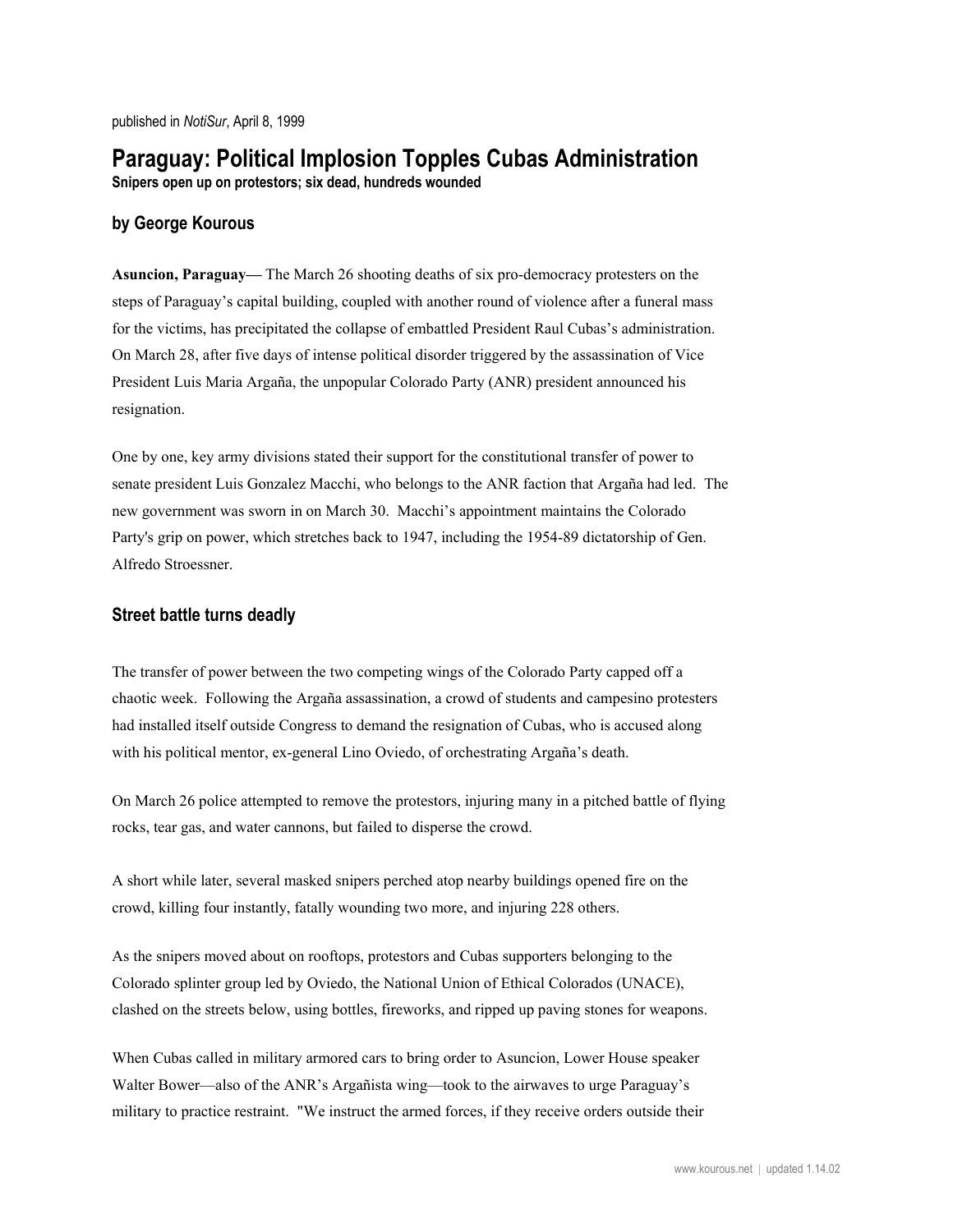usual duties, to reject them and limit themselves to fulfilling their democratic duty," he said in a radio broadcast.

As news of the killings spread, public sentiment precipitously turned against the president. The administration mounted a frantic effort to derail an ongoing impeachment trial against Cubas, sparked his controversial pardon of Oviedo for a 1996 coup attempt and subsequent disregard for a Supreme Court decision countermanding that pardon.

When some senators announced that they had been offered money by high-ranking administration officials, including the first lady, in exchange for their no vote, public indignation mounted.

On Saturday, the impeachment continued as rumors of coup plans and coming bloodshed swept Asuncion. Many senators were seen entering Congress wearing bulletproof vests. Cubas's lawyer, Luis Canillas, argued against the legality of the trial on technical grounds and tried to have 29 senators of the 45-seat house disqualified from voting. But by late afternoon, Congress had voted down Canillas's arguments and position announcements by senators made it obvious that the president would be removed from office.

Saturday saw snipers again open fire, this time on worshipers exiting a funeral mass for the victims of Friday's bloodshed. Congress remained in special session, but evacuated after radio calls ordering Oviedo followers to gather near congress and "open fire" were intercepted.

All those arrested in relation to March 26 sniper attack have been UNACE members, such as Walter Alfredo Gamarra, a bureaucrat with Paraguay's Department of the Interior also suspected in the Argaña assassination.

#### **Cubas steps down in backroom deal**

But as UNACE supporters called for an uprising on Paraguayan radio, Cubas and the traditional ANR leadership were meeting with opposition politicians, high-ranking members of the Catholic Church, and foreign diplomats, negotiating a deal which culminated in Cubas's resignation late Sunday night.

Fears of a military uprising were allayed when army divisions began releasing communiqués stating their allegiance to the incoming administration—even before Cubas went public with his decision.

"I will not be responsible for the spilling of any more blood in political infighting," Cubas said in his resignation announcement. He insisted his removal was the result of a "conspiracy" by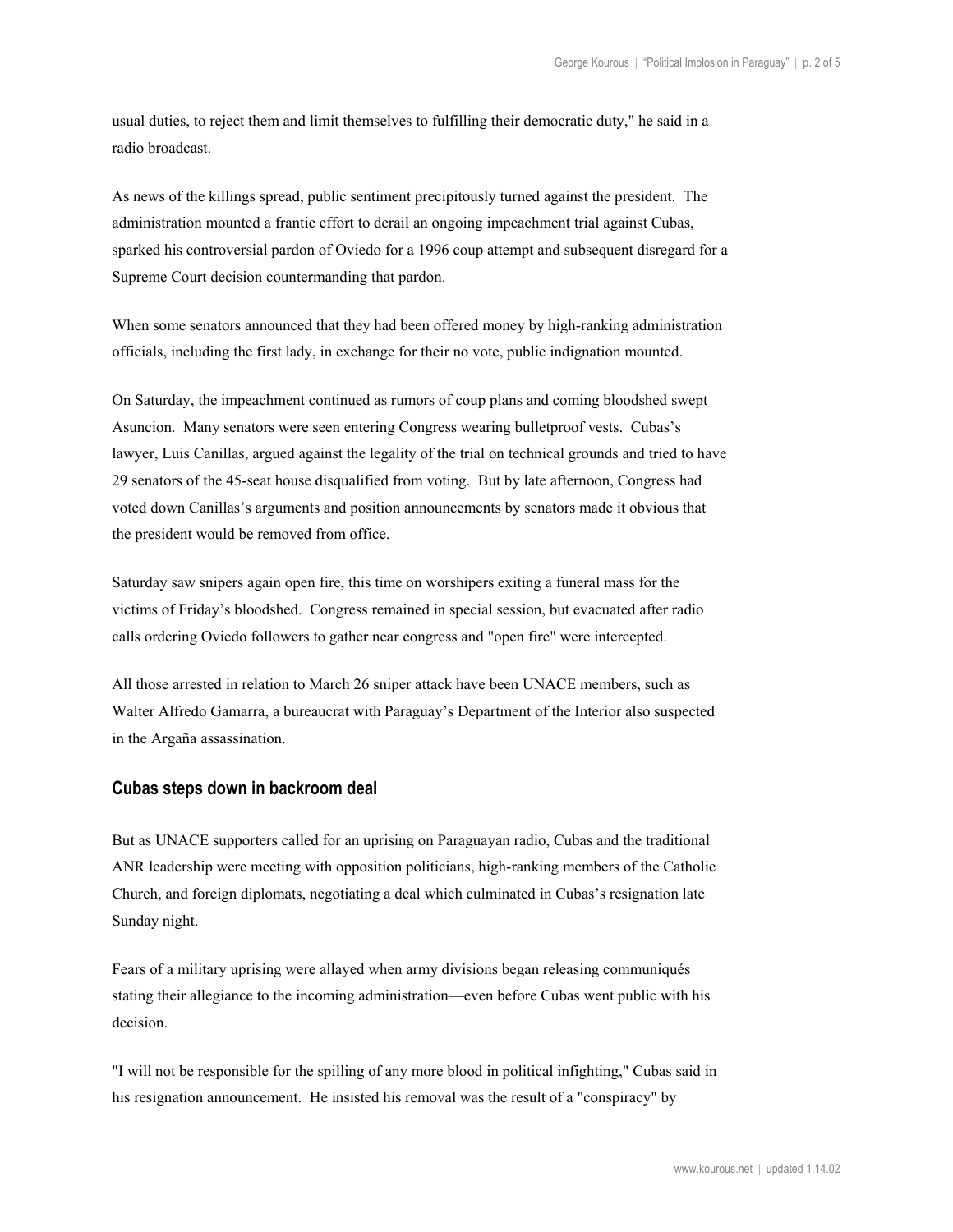opponents in Congress. "I am not leaving because I am corrupt, or because I am a thief," he declared. "I am leaving because my exit may help to pacify the country. History will judge me."

On the streets of Asuncion, the news spread rapidly and Paraguay's citizenry celebrated noisily. Incoming president Luis Gonzalez Macchi was carried into Congress on the shoulders of supporters amid cheering and hand clapping. "The democratic process has passed the hardest test of all. The people of Paraguay have triumphed!" he declared.

Concern that the crisis could affect Paraguay's membership in MERCOSUR may have prompted leading Colorado leaders to push through Sunday's deal. Following the Argaña assassination, Brazilian president Henrique Cardoso told reporters that "the MERCOSUR union has an irreversible commitment to democracy. MERCOSUR does not accept non-democratic regimes."

#### **Oviedo flees the country**

Lino Oviedo abruptly fled the country with his family as Cubas was still making his deal, prompting speculation that he had been cut out of the loop by an exhausted Cubas and feared justice at the hands of the ascendant Argañista wing of the ANR.

The populist politician soon surfaced in Argentina, where he was first detained for not having proper papers but was later granted asylum by President Carlos Menem.

Oviedo is currently staying as a guest at the ranch of a businessman friend of President Menem's. ANR senator Juan Carlos Galaverno charges that Oviedo cashed in on past corrupt financial dealings involving "the highest levels of Argentine government."

The ex-general is represented by attorney Pedro Bianci, who in the past defended Argentina's last military dictator, Emilio Eduardo Massera, and the escaped Nazi Erich Priebke, condemned in Italy for war crimes.

According to Argentine justice minister Granillo Ocampo, the decision was made in agreement with other MERCOSUR member nations. "After consultations by the foreign ministry with MERCOSUR countries, we have arrived at the conclusion that this could help calm the conflict in Paraguay," he said. President Menem referred to the decision to grant Oviedo asylum as "a contribution to Paraguay's democracy."

"We don't doubt the good intentions [of the Argentine government]," said Paraguay's new foreign minister, Miguel Saguier, one of four opposition members in the new Macchi cabinet, "but we think Oviedo has to face justice in Paraguay."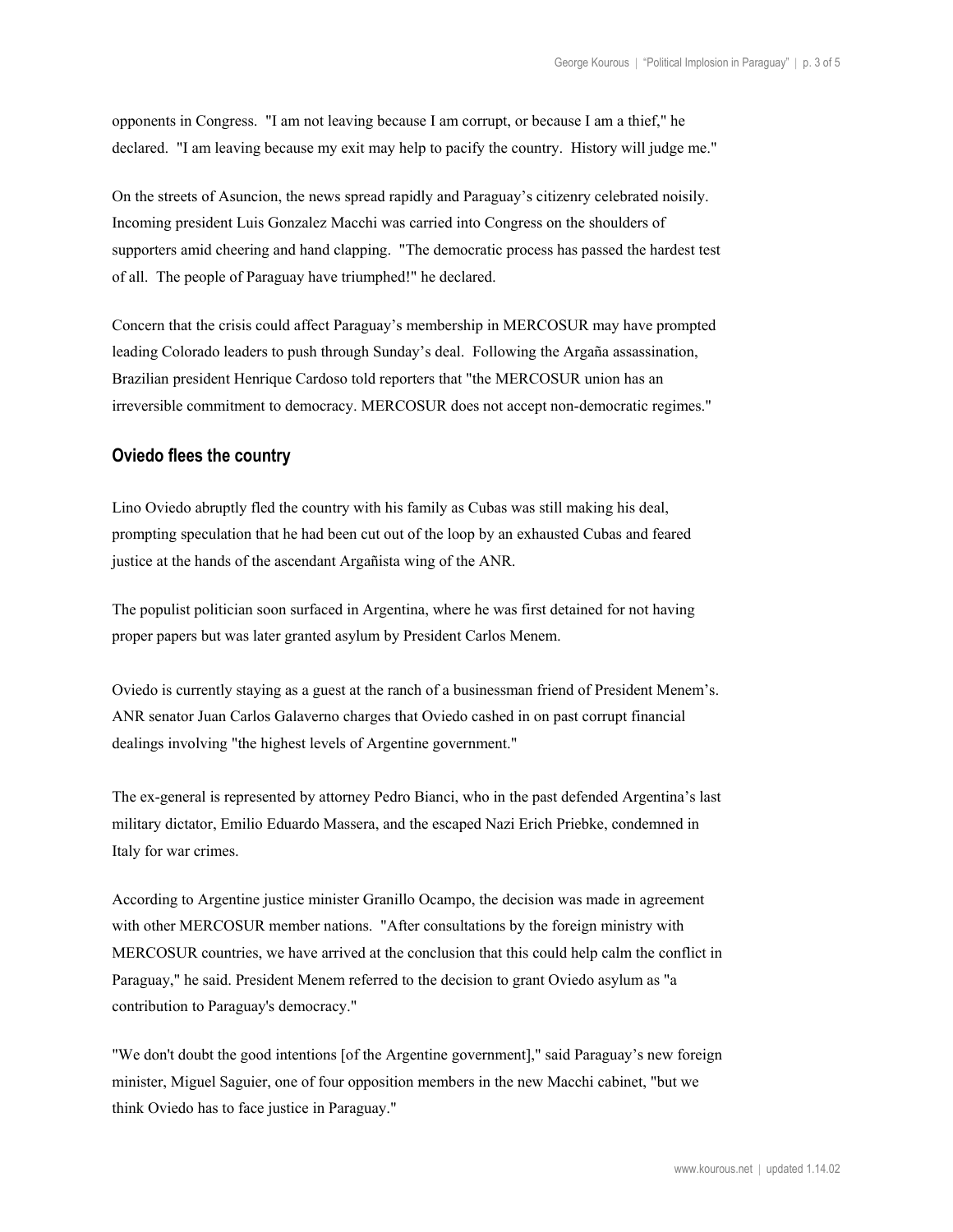Other politicians, however, hope that the ex-general will stay out of the picture—permanently. "I personally prefer Oviedo far from Paraguay so that people will forget his arrogance and foolishness, because if he returns, this man, who has taken up so much of the country's attention already, will remain in the public eye," said opposition politician Juan Granada.

An extradition request for Oviedo is in the works.

"I will not rest until Oviedo is brought back to Paraguay," President Macchi announced at an April 4 press conference. Macchi added that in addition to the 10-year sentence Oviedo received for his 1996 coup attempt, the UNACE leader could also be linked to the Argaña assassination as well as the March 26 sniper attacks.

Meanwhile, a federal judge has frozen the accounts of certain government offices due to the embezzlement of funds during the final days of the Cubas administration.

# **Cubas follows Oviedo into exile**

Paraguay's Prosecutor General, Judge Gustavo Ocampos, requested Cubas's arrest the Monday after he resigned. As an ex-president, Cubas should have immunity as a "senator-for-life" but had not yet been sworn in as such. But despite Macchi's promise of "no more immunity," new Interior Minister Walter Bower rejected Ocampos' request.

The ex-president sought refuge in the Brazilian embassy with his family and soon left the country for a beach house they own in Camboriu. Brazil already plays host to Paraguay's former dictator, Alfredo Stroessner.

Both Cubas and Oviedo are bound by their asylum agreements to accept certain conditions: they may not make political declarations, nor may they hold meetings of a political nature.

# **Oviediestas were planning "butchery," Archbishop says**

Reports surfaced following Cubas's resignation appeared to confirm that Oviedo supporters were planning an armed response in the case of the president's impeachment.

On March 27, former vice president and Cubas supporter Angel Roberto Seifart told reporters that the regime "would not allow itself to be removed from power." When asked if this meant an armed struggle, Seifart responded, "yes, sir—unfortunately, that's right."

During the negotiations which produced Cubas's resignation, according to Monsignor Pastor Cuquejo and Felipe Santiago Benítez, the Archbishop of Asuncion, Cubas indicated that a large,